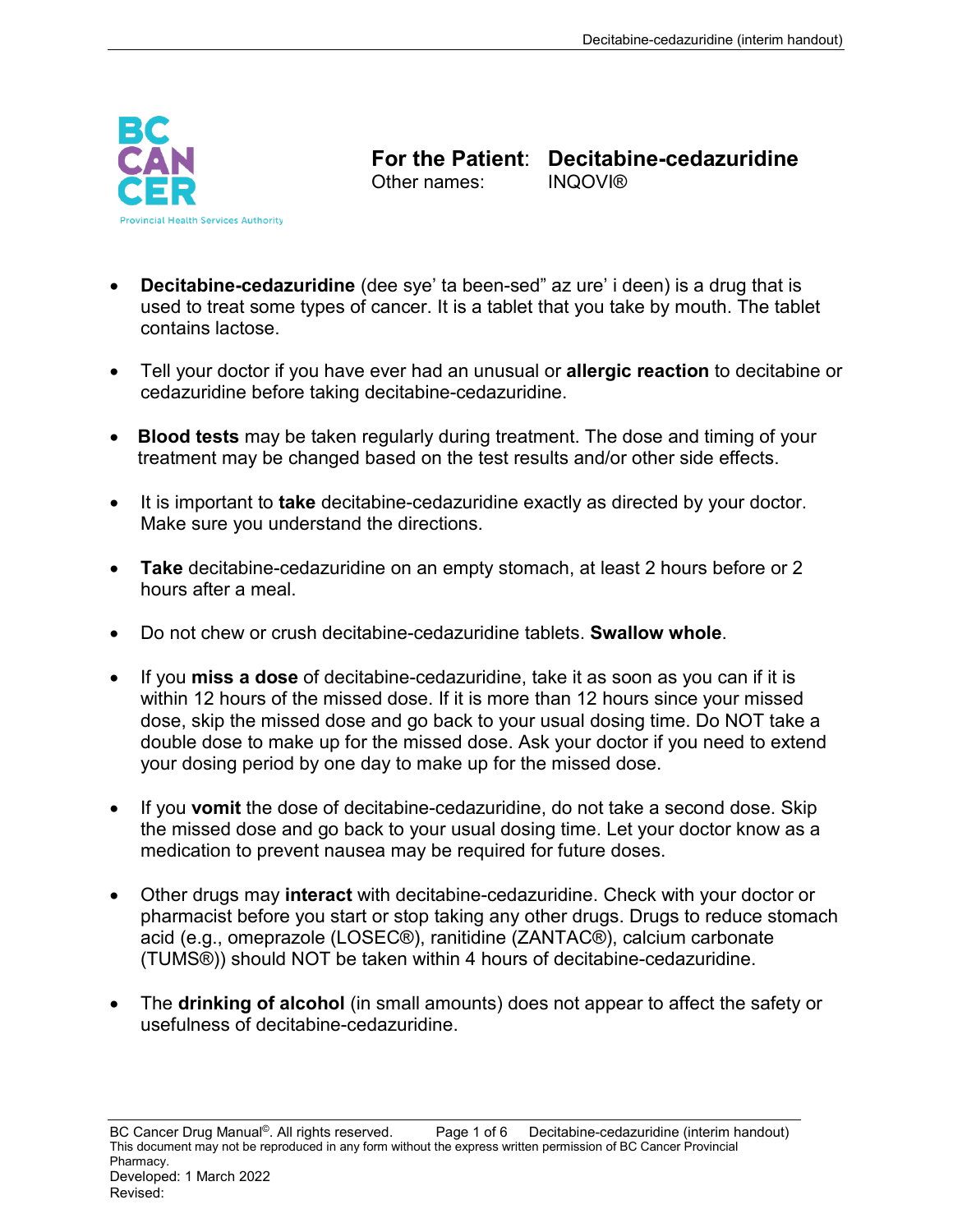- Decitabine-cedazuridine may affect **fertility** in men and/or women. If you plan to have children, discuss this with your doctor before being treated with decitabinecedazuridine.
- Decitabine-cedazuridine may damage sperm and may harm the baby if used during pregnancy. It is best to use **birth control** while being treated with decitabinecedazuridine. Ask your doctor how long you should continue using birth control after your treatment has ended. Tell your doctor right away if you or your partner becomes pregnant. Do not breastfeed during treatment and for 2 weeks after your last dose.
- **Store** decitabine-cedazuridine tablets out of the reach of children, at room temperature, away from heat, light, and moisture. Keep tablets in the original blister card packaging.
- **Tell** doctors, dentists, and other health professionals that you are being treated with decitabine-cedazuridine before you receive any treatment from them.

#### Changes in blood counts

Decitabine-cedazuridine may cause temporary changes in your blood counts. Your doctor will be following these changes carefully by ordering regular blood tests. Adjustment of your treatment may be needed in certain circumstances.

| <b>BLOOD COUNTS</b>                                                                                                                                                       | <b>MANAGEMENT</b>                                                                                                                                                                                                                                                                                                                         |
|---------------------------------------------------------------------------------------------------------------------------------------------------------------------------|-------------------------------------------------------------------------------------------------------------------------------------------------------------------------------------------------------------------------------------------------------------------------------------------------------------------------------------------|
| Normal white blood cells protect your body<br>by fighting bacteria (germs) that cause<br>infection. When they are low, you are at<br>greater risk of having an infection. | To help prevent infection:<br>• Wash your hands often and always<br>after using the bathroom.<br>• Avoid crowds and people who are sick.<br>• Call your doctor <i>immediately</i> at the<br>first sign of an infection such as fever<br>(over 38°C or 100°F by an oral<br>thermometer), chills, cough, or burning<br>when you pass urine. |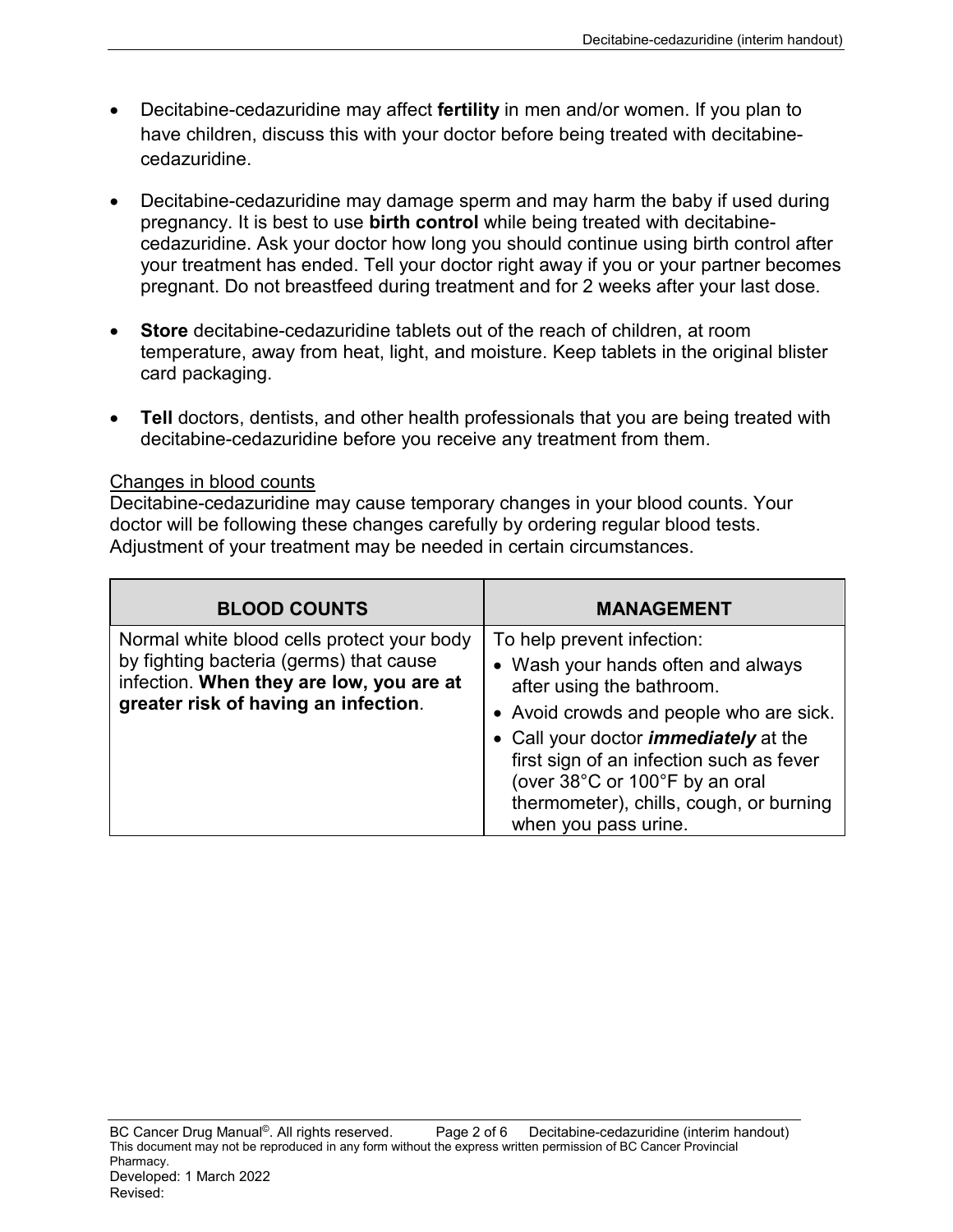| <b>BLOOD COUNTS</b>                                                                                                                                                | <b>MANAGEMENT</b>                                                                                                                                      |
|--------------------------------------------------------------------------------------------------------------------------------------------------------------------|--------------------------------------------------------------------------------------------------------------------------------------------------------|
| Normal platelets help your blood to clot<br>normally after an injury (e.g., cut). When<br>the platelet count is low, you may be<br>more likely to bruise or bleed. | To help prevent bleeding problems:                                                                                                                     |
|                                                                                                                                                                    | • Try not to bruise, cut, or burn yourself.                                                                                                            |
|                                                                                                                                                                    | • Clean your nose by blowing gently. Do<br>not pick your nose.                                                                                         |
|                                                                                                                                                                    | • Avoid constipation.                                                                                                                                  |
|                                                                                                                                                                    | • Brush your teeth gently with a soft<br>toothbrush as your gums may bleed<br>more easily.                                                             |
|                                                                                                                                                                    | Some medications such as ASA (e.g.,<br>ASPIRIN®) or ibuprofen (e.g., ADVIL®)<br>may increase your risk of bleeding.                                    |
|                                                                                                                                                                    | • Do not stop taking any medication that<br>has been prescribed by your doctor<br>(e.g., ASA for your heart) without<br>discussing it with them first. |
|                                                                                                                                                                    | • For minor pain, try acetaminophen<br>(e.g., TYLENOL®).                                                                                               |

Side effects are listed in the following table in the order in which they may occur. Tips to help manage the side effects are included.

| <b>SIDE EFFECTS</b>                                                                                | <b>MANAGEMENT</b>                                                                                                                                                                                                                                                                                           |
|----------------------------------------------------------------------------------------------------|-------------------------------------------------------------------------------------------------------------------------------------------------------------------------------------------------------------------------------------------------------------------------------------------------------------|
| <b>Nausea</b> and <b>vomiting</b> may sometimes<br>occur. Most people have little or no<br>nausea. | You may be given a prescription for<br>antinausea drug(s) to take at home. It is<br>easier to prevent nausea than treat it<br>once it has occurred, so follow directions<br>closely.<br>• Drink plenty of fluids.<br>• Eat and drink often in small amounts.<br>• Try the ideas in Practical Tips to Manage |
|                                                                                                    | Nausea.*                                                                                                                                                                                                                                                                                                    |
| <b>Tiredness</b> and lack of energy commonly<br>occur.                                             | • Do not drive a car or operate machinery<br>if you are feeling tired.                                                                                                                                                                                                                                      |
|                                                                                                    | Try the ideas in Fatigue/Tiredness -<br>Patient Handout.*                                                                                                                                                                                                                                                   |
| <b>Skin rashes may sometimes occur.</b>                                                            | If itching is very irritating, call your doctor.<br>Otherwise, be sure to mention it at your<br>next visit.                                                                                                                                                                                                 |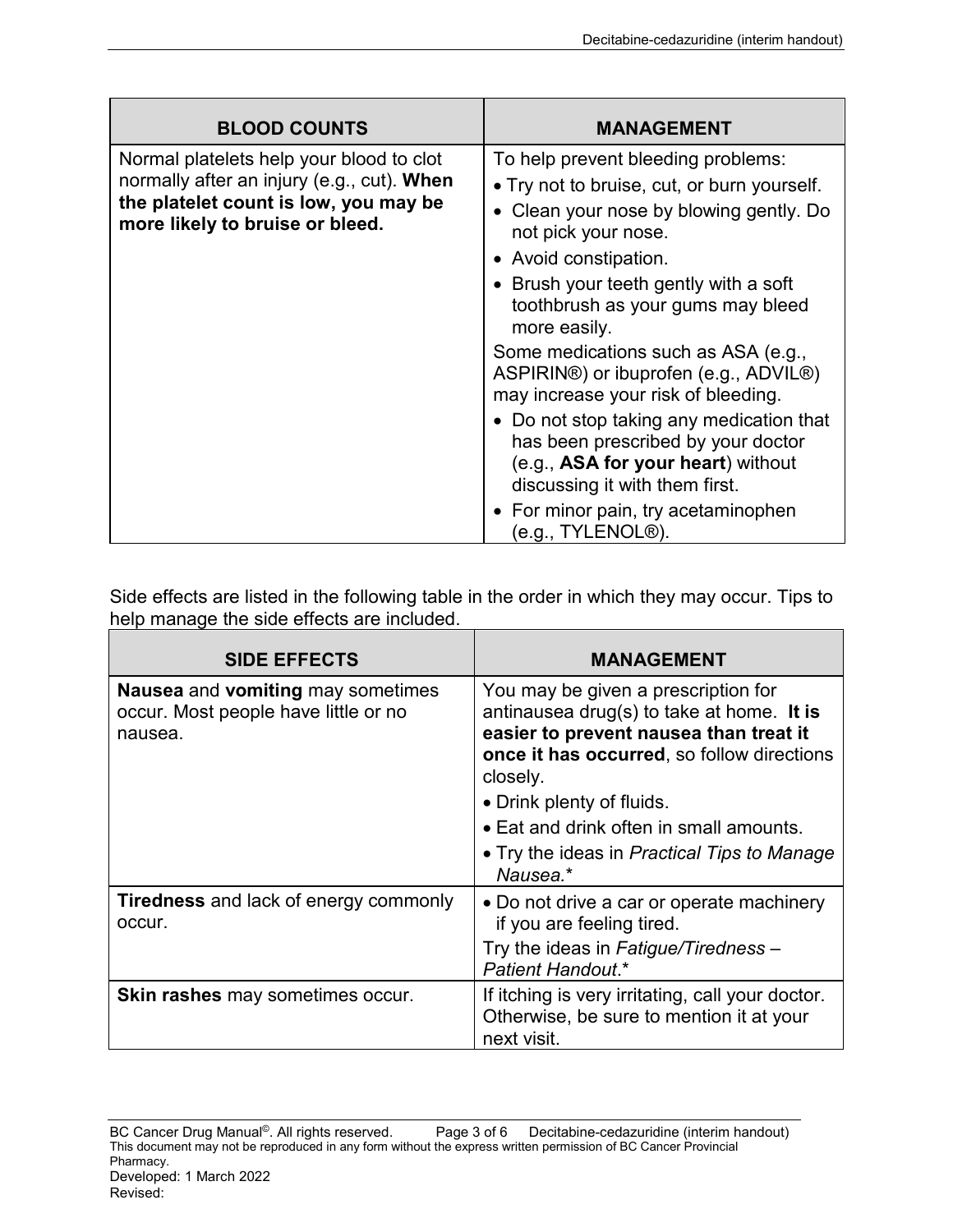| <b>SIDE EFFECTS</b>                                                                                                                                                               | <b>MANAGEMENT</b>                                                                                                                                                                                                                                                                                                                                                                                      |
|-----------------------------------------------------------------------------------------------------------------------------------------------------------------------------------|--------------------------------------------------------------------------------------------------------------------------------------------------------------------------------------------------------------------------------------------------------------------------------------------------------------------------------------------------------------------------------------------------------|
| Fever may sometimes occur.                                                                                                                                                        | • Fever (over 38°C or 100°F by an oral<br>thermometer) which occurs more than a<br>few days after treatment may be a sign<br>of an infection. Report this to your doctor<br>immediately.                                                                                                                                                                                                               |
| Diarrhea may sometimes occur.                                                                                                                                                     | If diarrhea is a problem:<br>• Drink plenty of fluids.<br>• Eat and drink often in small amounts.<br>• Avoid high fibre foods as outlined in<br><b>Food Choices to Help Manage</b><br>Diarrhea.*<br>• Note: If lactose in milk usually gives you<br>diarrhea, the lactose in the tablet may be<br>causing your diarrhea. Take LACTAID®<br>tablets just before your decitabine-<br>cedazuridine dose.   |
| <b>Constipation</b> may sometimes occur.                                                                                                                                          | • Exercise if you can.<br>• Drink plenty of fluids.<br>• Try ideas in Food Choices to Manage<br>Constipation.*                                                                                                                                                                                                                                                                                         |
| <b>Sugar control</b> may sometimes be<br>affected in patients with diabetes.                                                                                                      | • Check your blood sugar regularly if you<br>are diabetic.                                                                                                                                                                                                                                                                                                                                             |
| Sore mouth may sometimes occur.<br>Mouth sores can occur on the tongue, the<br>sides of the mouth, or in the throat.<br>Mouth sores or bleeding gums can<br>lead to an infection. | • Brush your teeth gently after eating and<br>at bedtime with a very soft toothbrush. If<br>your gums bleed, use gauze instead of a<br>brush. Use baking soda instead of<br>toothpaste.<br>• Make a mouthwash with $\frac{1}{4}$ teaspoon<br>baking soda AND 1/4 teaspoon salt in<br>1 cup warm water and rinse several<br>times a day.<br>• Try the ideas in Food Ideas to Try with a<br>Sore Mouth.* |
| Headache may sometimes occur.                                                                                                                                                     | Take acetaminophen (e.g., TYLENOL®)<br>every 4-6 hours if needed, to a maximum<br>of 4 g (4000 mg) per day.                                                                                                                                                                                                                                                                                            |
| <b>Muscle or joint pain may sometimes</b><br>occur.                                                                                                                               | You may take acetaminophen (e.g.,<br>TYLENOL <sup>®</sup> ) every 4-6 hours to a<br>maximum of 4 g (4000 mg) per day. Tell<br>your doctor if the pain interferes with your<br>activity.                                                                                                                                                                                                                |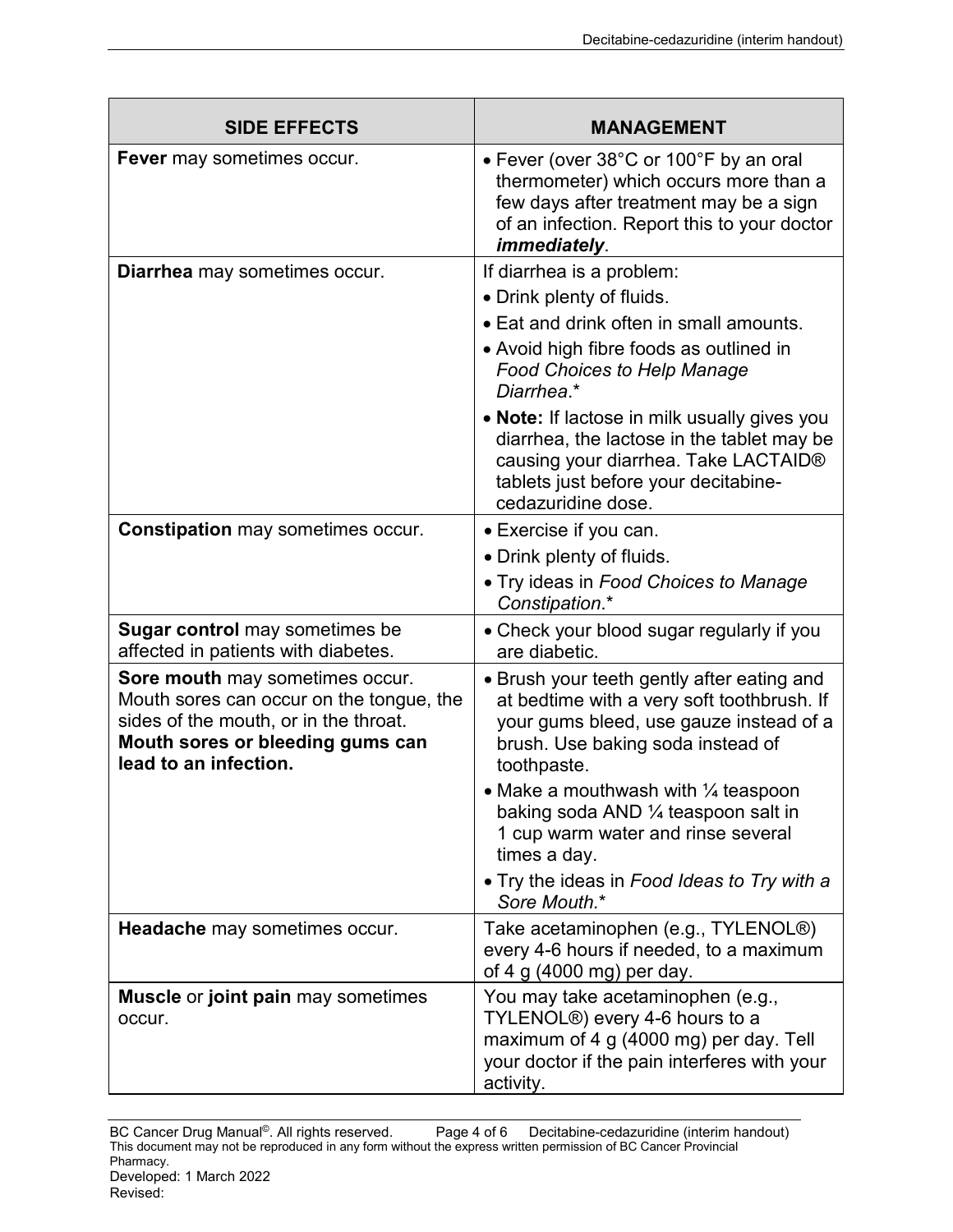| <b>SIDE EFFECTS</b>                                                                                                              | <b>MANAGEMENT</b>                                                                                                                  |
|----------------------------------------------------------------------------------------------------------------------------------|------------------------------------------------------------------------------------------------------------------------------------|
| <b>Swelling</b> of hands, feet, or lower legs<br>may sometimes occur if your body retains<br>extra fluid.                        | If swelling is a problem:                                                                                                          |
|                                                                                                                                  | • Elevate your feet when sitting.                                                                                                  |
|                                                                                                                                  | • Avoid tight clothing.                                                                                                            |
| You may sometimes have <b>trouble</b><br>sleeping.                                                                               | • Talk to your doctor if you continue to<br>have trouble sleeping.                                                                 |
| Loss of appetite and weight loss may<br>sometimes occur and may persist after<br>discontinuation of decitabine-<br>cedazuridine. | Try the ideas in Food Ideas to Help with<br>Decreased Appetite.*                                                                   |
| Numbness or tingling of the fingers or<br>toes may sometimes occur.                                                              | • Be careful when handling items that are<br>sharp, hot, or cold.                                                                  |
|                                                                                                                                  | • Tell your doctor at your next visit,<br>especially if you have trouble with<br>buttons, writing, or picking up small<br>objects. |
| <b>Hair loss</b> does not occur with decitabine-<br>cedazuridine.                                                                |                                                                                                                                    |

**\*Please ask your nurse or pharmacist for a copy.**

## **STOP TAKING DECITABINE-CEDAZURIDINE AND SEE YOUR DOCTOR OR GET EMERGENCY HELP IMMEDIATELY IF YOU HAVE:**

- Signs of an **infection** such as fever (over 38°C or 100°F by an oral thermometer), shaking chills; severe sore throat, productive cough (coughing up thick or green sputum); cloudy or foul smelling urine; painful, tender, or swollen red skin wounds or sores.
- Signs of **bleeding problems** such as black, tarry stools; blood in urine; pinpoint red spots on skin; extensive bruising.
- Signs of an **allergic reaction** (rare) including dizziness, fast heartbeat, face swelling, or breathing problems.
- Signs of **heart problems** such as fast, slow, or uneven heartbeat.
- Signs of **lung problems** such as new or worsening cough, chest pain, shortness of breath, or difficulty in breathing.
- Rapid **weight gain**.

## **SEE YOUR DOCTOR AS SOON AS POSSIBLE (DURING OFFICE HOURS) IF YOU HAVE:**

- Signs of **anemia** such as unusual tiredness or weakness.
- Signs of **liver problems** such as yellow eyes or skin, white or clay-coloured stools.
- Signs of **kidney problems** such as lower back or side pain, swelling of feet or lower legs.